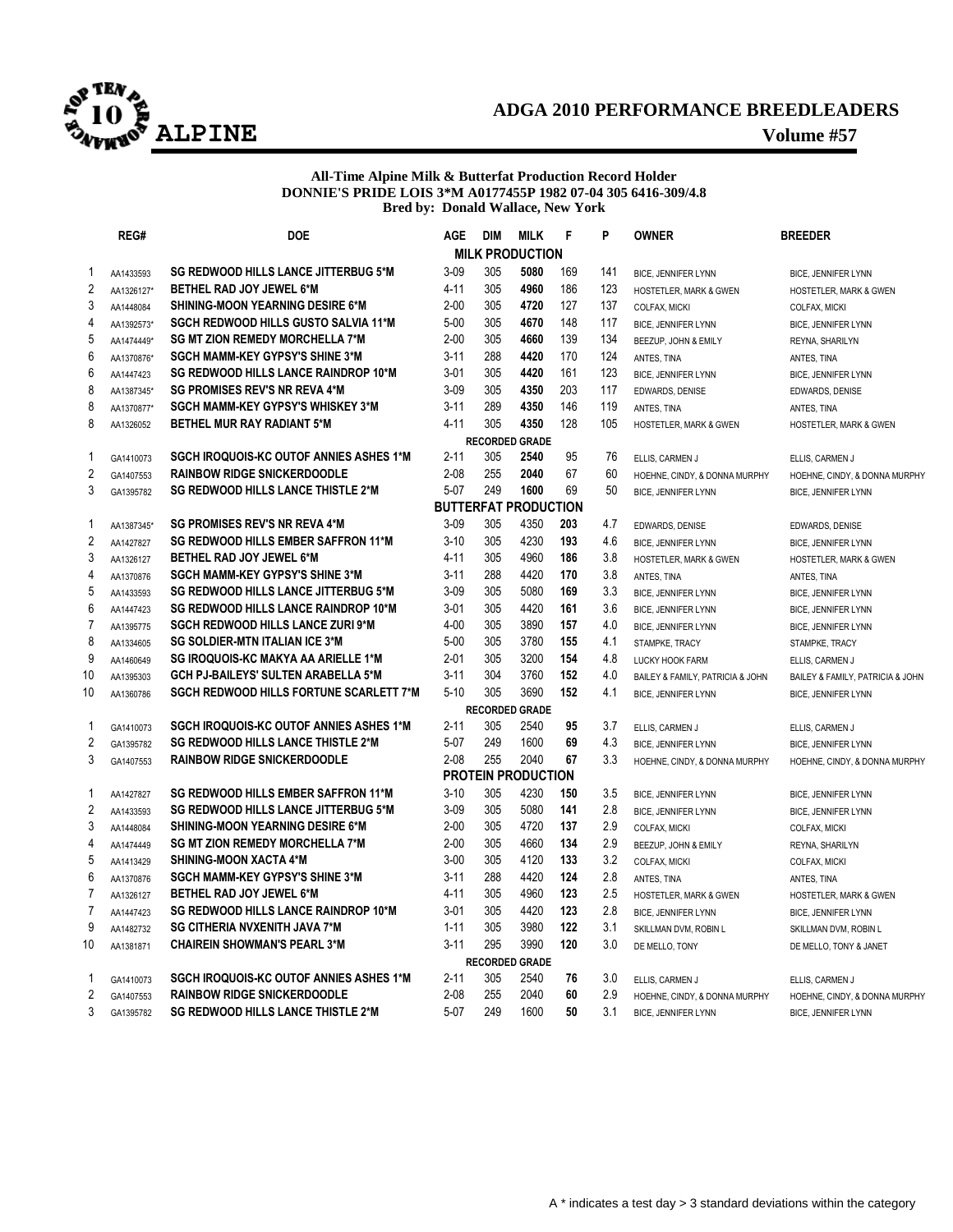

## **ADGA 2010 PERFORMANCE BREEDLEADERS LAMANCHA Volume #57**

### **All-Time LaMancha Milk Production Record Holder TYLER MT. MAY'S PRISCILLA 2\*M AL0618876 1991 05-00 253 5400-178/3.3-194/3.6 Bred by: Carol Sue Burdette, West Virginia**

### **All-Time LaMancha Butterfat Production Record Holder SGCH OAKS WHISPER TAFFETA 3\*M PL1287007 2007 3-11 292-4720-292/6.2-164/3.5 Bred by: Sara A Stewart, Missouri**

|                | REG#                  | <b>DOE</b>                                     | <b>AGE</b> | <b>DIM</b> | <b>MILK</b>                 | F   | P   | <b>OWNER</b>            | <b>BREEDER</b>          |  |  |  |  |
|----------------|-----------------------|------------------------------------------------|------------|------------|-----------------------------|-----|-----|-------------------------|-------------------------|--|--|--|--|
|                |                       |                                                |            |            | <b>MILK PRODUCTION</b>      |     |     |                         |                         |  |  |  |  |
| 1              | PL1403854*            | <b>SGCH LUCKY*STAR'S LOT XHIBIT 2*M</b>        | $2 - 10$   | 305        | 4830                        | 167 | 146 | HOY, JUDITH & DONALD    | HOY, JUDITH & DONALD    |  |  |  |  |
| $\overline{2}$ | PL1219902             | <b>SGCH FIR MEADOW MI ROSINE 2*M</b>           | $7 - 11$   | 299        | 4070                        | 120 | 111 | DROVDAHL, KAT           | DROVDAHL, KAT           |  |  |  |  |
| 3              | PL1409244             | <b>SGCH HEART-MT.-CARTER-KIDS CHOLENA 3*M</b>  | $2 - 10$   | 305        | 3890                        | 155 | 124 | CARTER, AARON J         | CARTER, AARON J         |  |  |  |  |
| 4              | PL1407420             | <b>KASTDEMUR'S TONGUE TWISTER 3*M</b>          | $3 - 00$   | 305        | 3770                        | 156 | 135 | KOEHN-WALBERG, SARA     | KASTDEMUR'S DAIRY GOATS |  |  |  |  |
| 5              | PL1352935             | SGCH HEART-MT.-CARTER-KIDS CHITCHAT 3*M        | $4 - 11$   | 305        | 3670                        | 132 | 111 | CARTER, AARON J         | CARTER, AARON J         |  |  |  |  |
| 6              | PL1369351             | <b>SG RAINTREE CALYPSO CHARMED 1*M</b>         | $3 - 08$   | 305        | 3660                        | 128 | 122 | NAGEL, JAMES E          | MACKE. DEBRA L          |  |  |  |  |
| $\overline{7}$ | PL1407419             | <b>GCH KASTDEMUR'S BREAK ON THROUGH 6*M</b>    | $3 - 00$   | 305        | 3650                        | 150 | 142 | KOEHN-WALBERG, SARA     | KASTDEMUR'S DAIRY GOATS |  |  |  |  |
| 8              | AL1327714             | SG ALDER*ROSE TEMMPEST VERONA 1*M              | $5 - 00$   | 305        | 3610                        | 143 | 118 | MAGGIULLI, TESSA        | MAGGIULLI, TESSA        |  |  |  |  |
| 9              | PL1405741             | <b>SGCH TEMPO JANICA 5*M</b>                   | $2 - 10$   | 305        | 3570                        | 120 | 113 | ACTON DVM, LAUREN L     | ACTON DVM, LAUREN L     |  |  |  |  |
| 9              | PL1400295             | <b>GCH KASTDEMUR'S AQUAFINA 3*M</b>            | $3 - 00$   | 304        | 3570                        | 99  | 100 | KASTDEMUR'S DAIRY GOATS | KASTDEMUR'S DAIRY GOATS |  |  |  |  |
|                | <b>RECORDED GRADE</b> |                                                |            |            |                             |     |     |                         |                         |  |  |  |  |
| 1              | GL1399230             | <b>GCH TEXAS FLAT ROCKS PEARL 1*M</b>          | $6 - 00$   | 305        | 2750                        | 107 | 86  | <b>AGAPE OAKS</b>       | <b>FLAT ROCK FARM</b>   |  |  |  |  |
| $\overline{2}$ | GL1364341             | <b>SGCH HARMONY GOATS PEACHES N' CREAM 1*M</b> | $4 - 01$   | 269        | 1920                        | 75  | 65  | SHIRLEY, SILVIA         | SHIRLEY, SILVIA         |  |  |  |  |
|                |                       |                                                |            |            | <b>BUTTERFAT PRODUCTION</b> |     |     |                         |                         |  |  |  |  |
| 1              | PL1403854             | <b>SGCH LUCKY*STAR'S LOT XHIBIT 2*M</b>        | $2 - 10$   | 305        | 4830                        | 167 | 3.5 | HOY, JUDITH & DONALD    | HOY, JUDITH & DONALD    |  |  |  |  |
| $\overline{c}$ | PL1403852             | <b>GCH LUCKY*STAR'S AV XIANG 4*M</b>           | $2 - 11$   | 305        | 3500                        | 162 | 4.6 | HOY, JUDITH & DONALD    | HOY, JUDITH & DONALD    |  |  |  |  |
| 3              | PL1407420             | <b>KASTDEMUR'S TONGUE TWISTER 3*M</b>          | $3 - 00$   | 305        | 3770                        | 156 | 4.1 | KOEHN-WALBERG, SARA     | KASTDEMUR'S DAIRY GOATS |  |  |  |  |
| $\overline{4}$ | PL1409244             | <b>SGCH HEART-MT.-CARTER-KIDS CHOLENA 3*M</b>  | $2 - 10$   | 305        | 3890                        | 155 | 4.0 | CARTER, AARON J         | CARTER, AARON J         |  |  |  |  |
| 4              | PL1400821             | <b>SGCH RAINTREE OL KRICKET 2*M</b>            | $2 - 09$   | 305        | 3540                        | 155 | 4.4 | MACKE, DEBRA L          | MACKE, DEBRA L          |  |  |  |  |
| 6              | PL1407419             | <b>GCH KASTDEMUR'S BREAK ON THROUGH 6*M</b>    | $3 - 00$   | 305        | 3650                        | 150 | 4.1 | KOEHN-WALBERG, SARA     | KASTDEMUR'S DAIRY GOATS |  |  |  |  |
| $\overline{7}$ | AL1349697             | <b>SGCH BARNOWL QUASI Q 1*M</b>                | $4 - 09$   | 251        | 3200                        | 148 | 4.6 | LONE THISTLE FARM       | LYONS, ARDIS K          |  |  |  |  |
| 8              | PL1434807             | <b>SG CALICO FIELDS FS SNOWFLAKE 2*M</b>       | $2 - 00$   | 286        | 3380                        | 145 | 4.3 | NAGEL, JAMES E          | NAGEL, JAMES E          |  |  |  |  |
| 9              | AL1327714             | SG ALDER*ROSE TEMMPEST VERONA 1*M              | $5 - 00$   | 305        | 3610                        | 143 | 4.0 | MAGGIULLI, TESSA        | MAGGIULLI, TESSA        |  |  |  |  |
| 10             | PL1503314             | <b>MISCELLANEOUS CAL/SHE SHELBY 7*M</b>        | $2 - 0$    | 304        | 2320                        | 140 | 6.0 | EDWARDS, MRS MARIAN I   | EDWARDS, MRS MARIAN I   |  |  |  |  |
|                |                       |                                                |            |            | <b>RECORDED GRADE</b>       |     |     |                         |                         |  |  |  |  |
| 1              | GL1399230             | <b>GCH TEXAS FLAT ROCKS PEARL 1*M</b>          | $6 - 00$   | 305        | 2750                        | 107 | 3.9 | <b>AGAPE OAKS</b>       | <b>FLAT ROCK FARM</b>   |  |  |  |  |
| $\overline{2}$ | GL1364341             | <b>SGCH HARMONY GOATS PEACHES N' CREAM 1*M</b> | $4 - 01$   | 269        | 1920                        | 75  | 3.9 | SHIRLEY, SILVIA         | SHIRLEY, SILVIA         |  |  |  |  |
|                |                       |                                                |            |            | <b>PROTEIN PRODUCTION</b>   |     |     |                         |                         |  |  |  |  |
| 1              | PL1403854             | <b>SGCH LUCKY*STAR'S LOT XHIBIT 2*M</b>        | $2 - 10$   | 305        | 4830                        | 146 | 3.0 | HOY, JUDITH & DONALD    | HOY, JUDITH & DONALD    |  |  |  |  |
| $\overline{2}$ | PL1407419             | <b>GCH KASTDEMUR'S BREAK ON THROUGH 6*M</b>    | $3 - 00$   | 305        | 3650                        | 142 | 3.9 | KOEHN-WALBERG, SARA     | KASTDEMUR'S DAIRY GOATS |  |  |  |  |
| 3              | PL1407420             | <b>KASTDEMUR'S TONGUE TWISTER 3*M</b>          | $3 - 00$   | 305        | 3770                        | 135 | 3.6 | KOEHN-WALBERG, SARA     | KASTDEMUR'S DAIRY GOATS |  |  |  |  |
| 4              | PL1409244             | <b>SGCH HEART-MT.-CARTER-KIDS CHOLENA 3*M</b>  | $2 - 10$   | 305        | 3890                        | 124 | 3.2 | CARTER, AARON J         | CARTER, AARON J         |  |  |  |  |
| 5              | PL1369351             | <b>SG RAINTREE CALYPSO CHARMED 1*M</b>         | $3 - 08$   | 305        | 3660                        | 122 | 3.3 | NAGEL. JAMES E          | MACKE, DEBRA L          |  |  |  |  |
| 6              | AL1327714             | SG ALDER*ROSE TEMMPEST VERONA 1*M              | $5 - 00$   | 305        | 3610                        | 118 | 3.3 | MAGGIULLI, TESSA        | MAGGIULLI, TESSA        |  |  |  |  |
| 6              | PL1400821             | <b>SGCH RAINTREE OL KRICKET 2*M</b>            | $2 - 09$   | 305        | 3540                        | 118 | 3.3 | MACKE, DEBRA L          | MACKE, DEBRA L          |  |  |  |  |
| 8              | PL1403852             | <b>GCH LUCKY*STAR'S AV XIANG 4*M</b>           | $2 - 11$   | 305        | 3500                        | 116 | 3.3 | HOY, JUDITH & DONALD    | HOY, JUDITH & DONALD    |  |  |  |  |
| 9              | PL1405741             | <b>SGCH TEMPO JANICA 5*M</b>                   | $2 - 10$   | 305        | 3570                        | 113 | 3.2 | ACTON DVM, LAUREN L     | ACTON DVM, LAUREN L     |  |  |  |  |
| 9              | PL1434807             | SG CALICO FIELDS FS SNOWFLAKE 2*M              | $2 - 00$   | 286        | 3380                        | 113 | 3.3 | NAGEL. JAMES E          | NAGEL, JAMES E          |  |  |  |  |
|                | <b>RECORDED GRADE</b> |                                                |            |            |                             |     |     |                         |                         |  |  |  |  |
| 1              | GL1399230             | <b>GCH TEXAS FLAT ROCKS PEARL 1*M</b>          | $6 - 00$   | 305        | 2750                        | 86  | 3.1 | AGAPE OAKS              | <b>FLAT ROCK FARM</b>   |  |  |  |  |
| 2              | GL1364341             | <b>SGCH HARMONY GOATS PEACHES N' CREAM 1*M</b> | $4 - 01$   | 269        | 1920                        | 65  | 3.4 | SHIRLEY, SILVIA         | SHIRLEY, SILVIA         |  |  |  |  |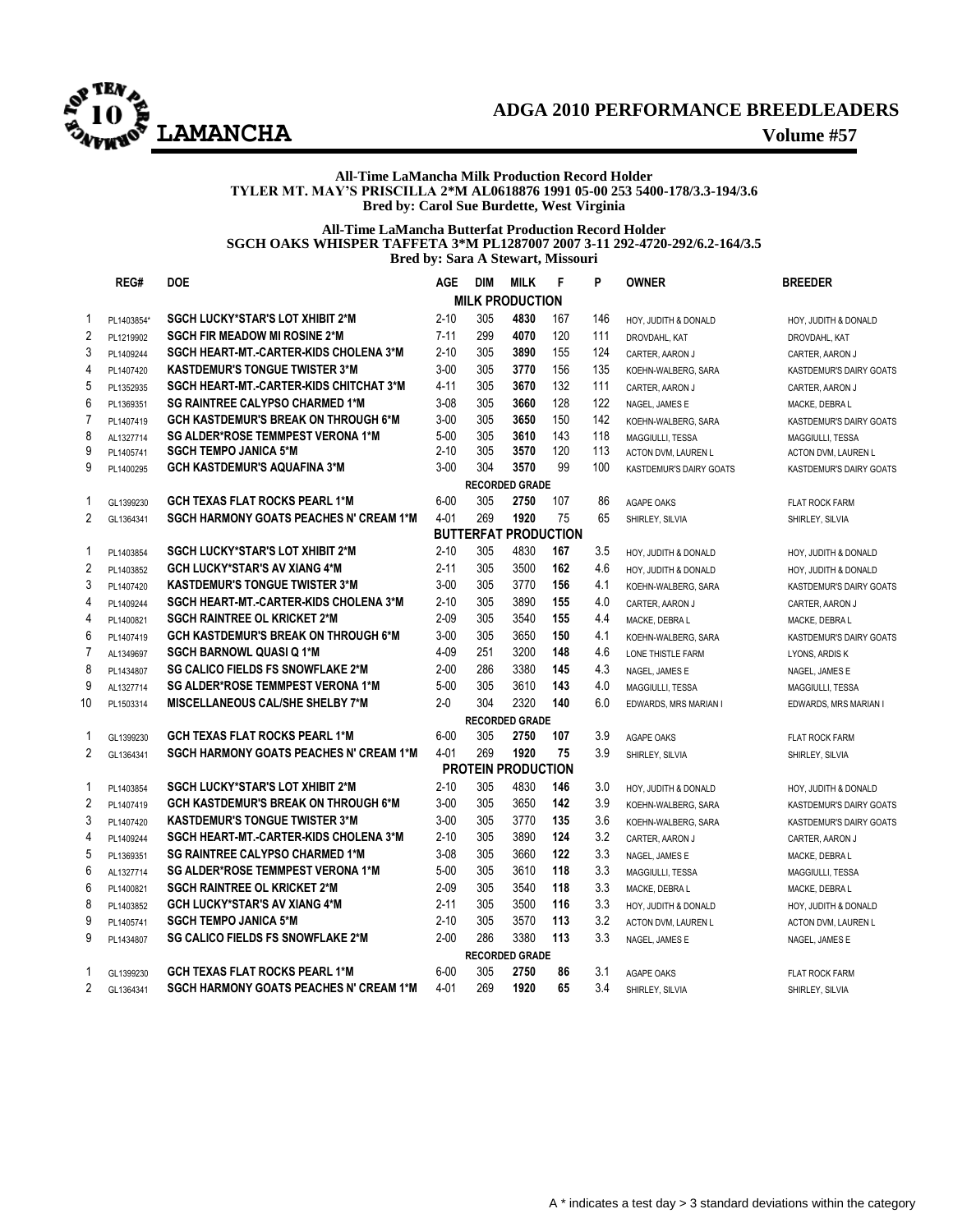

## **ADGA 2010 PERFORMANCE BREEDLEADERS**

## **All-Time NIGERIAN DWARF Milk Production Record Holder AGS JOBI FAWN 4\*M PD1360584 2006 03-10 305 1720-92/5.3-64/3.7 Bred by: Mrs. J B Jelke, Texas**

## **All-Time NIGERIAN DWARF Butterfat Production Record Holder AGS ROSASHARN'S UNI 2\*M PD1320275 2007 08-06 305 1490-112/7.5-56/3.8 Bred by: Anne Petersen, Massachusetts**

|                | REG#      | <b>DOE</b>                                    | AGE                         | <b>DIM</b> | <b>MILK</b>               | F   | P   | <b>OWNER</b>             | <b>BREEDER</b>      |
|----------------|-----------|-----------------------------------------------|-----------------------------|------------|---------------------------|-----|-----|--------------------------|---------------------|
|                |           |                                               |                             |            | <b>MILK PRODUCTION</b>    |     |     |                          |                     |
| 1              | PD1441657 | <b>SG IRONWOODRANCH SJ MINNIE 2*M</b>         | $2 - 11$                    | 305        | 1560                      | 90  | 66  | CARPENTER, ANNA          | CARPENTER, JONATHON |
| $\overline{2}$ | PD1374274 | <b>GCH CHENANGO-HILLS I P GODDESS 2*M</b>     | $3 - 11$                    | 276        | 1430                      | 106 | 65  | FUNK, DAVID W            | FUNK, DAVID W       |
| 3              | PD1321277 | AGS ROSASHARN'S BUCKWHEAT HONEY 3*M           | $10 - 00$                   | 305        | 1300                      | 87  | 53  | PETERSEN, ANNE           | PETERSEN, ANNE      |
| $\overline{4}$ | PD1408124 | <b>GCH AGS URBAN ACRES SD BLUE BONNET 2*M</b> | $3-09$                      | 305        | 1260                      | 81  | 54  | WILLIAMS, JENA           | WILLIAMS, JENA      |
| 5              | PD1374129 | <b>CHENANGO-HILLS UNIQUE</b>                  | $3 - 10$                    | 281        | 1220                      | 76  | 58  | FUNK, DAVID W            | FUNK, DAVID W       |
| 6              | PD1449013 | <b>CHENANGO-HILLS GABRIELLA</b>               | $2 - 00$                    | 282        | 1180                      | 79  | 61  | FUNK, DAVID W            | FUNK, DAVID W       |
| $\overline{7}$ | PD1404383 | <b>GCH CHENANGO-HILLS BOUNCY TRIXIE</b>       | $2 - 11$                    | 290        | 1140                      | 75  | 54  | FUNK, DAVID W            | FUNK, DAVID W       |
| 8              | PD1477246 | <b>GCH AGS URBAN ACRES GYPSY VANNER 1*M</b>   | $3 - 08$                    | 305        | 1100                      | 69  | 49  | WILLIAMS, JENA           | WILLIAMS, JENA      |
| 8              | PD1357017 | <b>SG AGS JOBI DELITE 5*M</b>                 | $4 - 11$                    | 305        | 1100                      | 66  | 47  | CALDWELL, GIANACLIS      | JELKE, MRS J B      |
| 10             | PD1436126 | <b>URBAN ACRES BLU-BEE 3*M</b>                | $2 - 01$                    | 305        | 1090                      | 80  | 48  | MCIVER, JEANNETTE & JOHN | WILLIAMS, JENA      |
|                |           |                                               | <b>BUTTERFAT PRODUCTION</b> |            |                           |     |     |                          |                     |
| 1              | PD1374274 | <b>GCH CHENANGO-HILLS I P GODDESS 2*M</b>     | $3 - 11$                    | 276        | 1430                      | 106 | 7.4 | FUNK, DAVID W            | FUNK, DAVID W       |
| 2              | PD1441657 | <b>SG IRONWOODRANCH SJ MINNIE 2*M</b>         | $2 - 11$                    | 305        | 1560                      | 90  | 5.8 | CARPENTER, ANNA          | CARPENTER, JONATHON |
| 3              | PD1321277 | AGS ROSASHARN'S BUCKWHEAT HONEY 3*M           | $10 - 00$                   | 305        | 1300                      | 87  | 6.7 | PETERSEN, ANNE           | PETERSEN, ANNE      |
| 4              | PD1408124 | <b>GCH AGS URBAN ACRES SD BLUE BONNET 2*M</b> | $3 - 09$                    | 305        | 1260                      | 81  | 6.4 | WILLIAMS, JENA           | WILLIAMS, JENA      |
| 5              | PD1436126 | <b>URBAN ACRES BLU-BEE 3*M</b>                | $2 - 01$                    | 305        | 1090                      | 80  | 7.3 | MCIVER, JEANNETTE & JOHN | WILLIAMS, JENA      |
| 6              | PD1449013 | <b>CHENANGO-HILLS GABRIELLA</b>               | $2 - 00$                    | 282        | 1180                      | 79  | 6.7 | FUNK. DAVID W            | FUNK, DAVID W       |
| $\overline{7}$ | PD1374129 | <b>CHENANGO-HILLS UNIQUE</b>                  | $3 - 10$                    | 281        | 1220                      | 76  | 6.2 | FUNK, DAVID W            | FUNK, DAVID W       |
| 8              | PD1404383 | GCH CHENANGO-HILLS BOUNCY TRIXIE              | 2-11                        | 290        | 1140                      | 75  | 6.6 | FUNK, DAVID W            | FUNK, DAVID W       |
| 9              | PD1408649 | <b>ROSASHARN P HAIKU 4*M</b>                  | $4 - 02$                    | 305        | 1080                      | 72  | 6.7 | PETERSEN, ANNE           | PETERSEN, ANNE      |
| 10             | PD1477246 | <b>GCH AGS URBAN ACRES GYPSY VANNER 1*M</b>   | $3 - 08$                    | 305        | 1100                      | 69  | 6.3 | WILLIAMS, JENA           | WILLIAMS, JENA      |
|                |           |                                               |                             |            | <b>PROTEIN PRODUCTION</b> |     |     |                          |                     |
| $\mathbf 1$    | PD1441657 | <b>SG IRONWOODRANCH SJ MINNIE 2*M</b>         | $2 - 11$                    | 305        | 1560                      | 66  | 4.2 | CARPENTER, ANNA          | CARPENTER, JONATHON |
| $\sqrt{2}$     | PD1374274 | <b>GCH CHENANGO-HILLS I P GODDESS 2*M</b>     | $3 - 11$                    | 276        | 1430                      | 65  | 4.5 | FUNK, DAVID W            | FUNK, DAVID W       |
| 3              | PD1449013 | <b>CHENANGO-HILLS GABRIELLA</b>               | $2 - 00$                    | 282        | 1180                      | 61  | 5.2 | FUNK, DAVID W            | FUNK, DAVID W       |
| 4              | PD1374129 | <b>CHENANGO-HILLS UNIQUE</b>                  | $3 - 10$                    | 281        | 1220                      | 58  | 4.8 | FUNK, DAVID W            | FUNK, DAVID W       |
| 5              | PD1408124 | <b>GCH AGS URBAN ACRES SD BLUE BONNET 2*M</b> | $3 - 09$                    | 305        | 1260                      | 54  | 4.3 | WILLIAMS, JENA           | WILLIAMS, JENA      |
| 5              | PD1404383 | <b>GCH CHENANGO-HILLS BOUNCY TRIXIE</b>       | 2-11                        | 290        | 1140                      | 54  | 4.7 | FUNK, DAVID W            | FUNK, DAVID W       |
| $\overline{7}$ | PD1321277 | <b>AGS ROSASHARN'S BUCKWHEAT HONEY 3*M</b>    | $10 - 00$                   | 305        | 1300                      | 53  | 4.1 | PETERSEN, ANNE           | PETERSEN, ANNE      |
| 8              | PD1477246 | <b>GCH AGS URBAN ACRES GYPSY VANNER 1*M</b>   | $3 - 08$                    | 305        | 1100                      | 49  | 4.5 | WILLIAMS, JENA           | WILLIAMS, JENA      |
| 9              | PD1436126 | <b>URBAN ACRES BLU-BEE 3*M</b>                | 2-01                        | 305        | 1090                      | 48  | 4.4 | MCIVER, JEANNETTE & JOHN | WILLIAMS, JENA      |
| 9              | PD1408649 | <b>ROSASHARN P HAIKU 4*M</b>                  | $4 - 02$                    | 305        | 1080                      | 48  | 4.4 | PETERSEN, ANNE           | PETERSEN, ANNE      |
|                |           |                                               |                             |            |                           |     |     |                          |                     |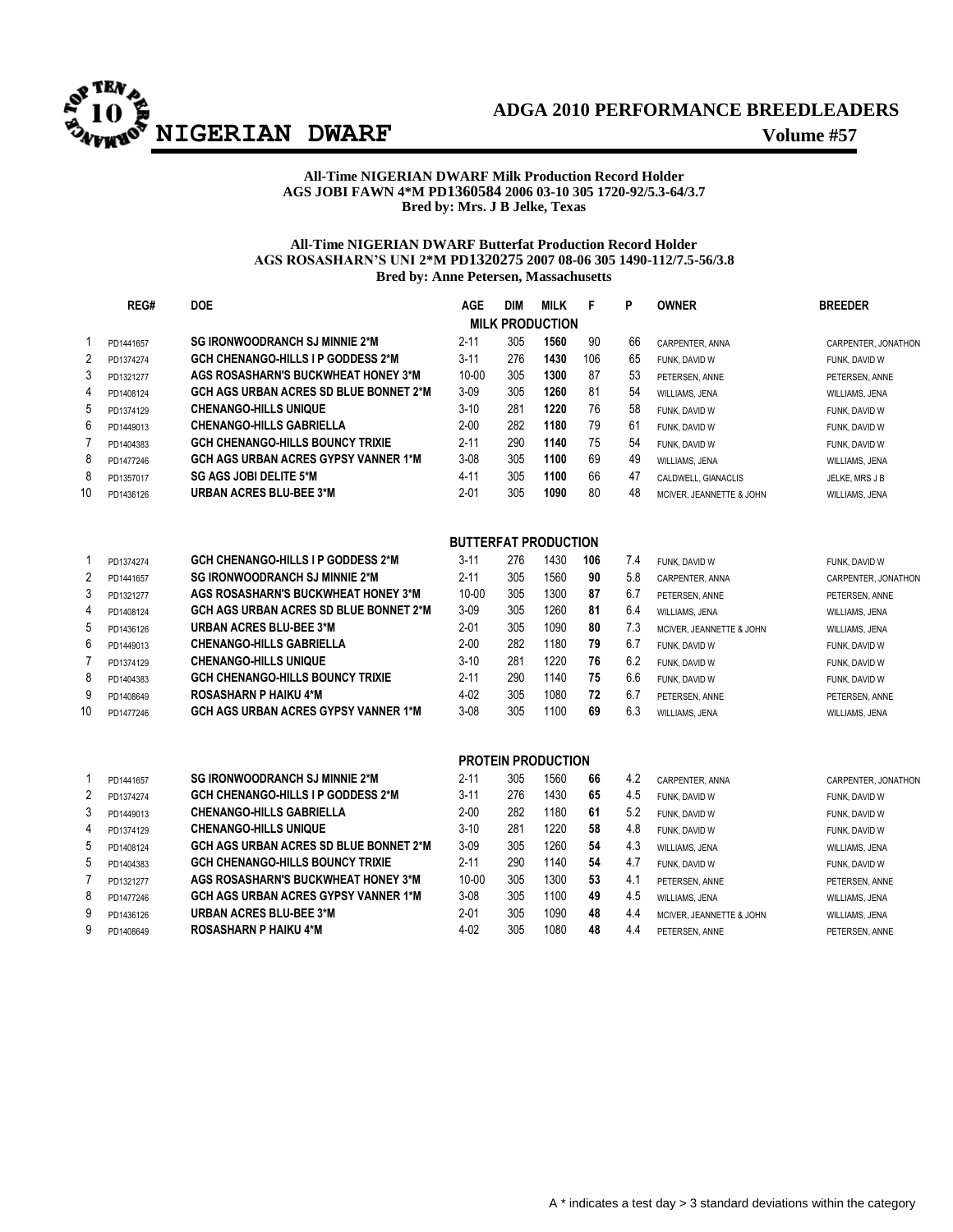

## **ADGA 2010 PERFORMANCE BREEDLEADERS NUBIAN Volume #57**

#### **All-Time NUBIAN Milk Production Record Holder SG SKYHILL'S ELISHA 7\*M PN0904515 1996 02-09 302 5940-303/5.1-216/3.6 Bred by: Skyhill Farms, California**

## **All-Time Nubian Butterfat Production Record Holder & All-Time Breed Butterfat Production Record Holder PACEM FAUN'S FOLLY 2\*M PN0324844 1984 4-02 304-5160-384/7.4 Bred by: Mr. & Mrs. Max C. Prinsen, Washington**

|                | REG#       | <b>DOE</b>                                 | <b>AGE</b> | <b>DIM</b>                  | <b>MILK</b>           | F   | P   | <b>OWNER</b>               | <b>BREEDER</b>             |
|----------------|------------|--------------------------------------------|------------|-----------------------------|-----------------------|-----|-----|----------------------------|----------------------------|
|                |            |                                            |            | <b>MILK PRODUCTION</b>      |                       |     |     |                            |                            |
| $\mathbf{1}$   | PN1389293* | SG SIX M GALAXY MIDNIGHT ANGEL 15*M        | $3 - 09$   | 279                         | 4320                  | 192 | 134 | NATURAL BEAUTY FARM        | MCCLURE, MARTIN & LOUISE   |
| $\overline{2}$ | PN1411160  | <b>GCH BLISSBERRY J ALIBI 4*M</b>          | $3 - 00$   | 305                         | 4050                  | 173 | 153 | KOEHN-WALBERG, SARA        | KOEHN-WALBERG, SARA        |
| 3              | PN1342233* | SG SIX M GALAXY NOEL'S HOLLY 11*M          | $4 - 11$   | 305                         | 3920                  | 129 | 119 | MCCLURE, MARTIN & LOUISE   | MCCLURE, MARTIN & LOUISE   |
| 4              | PN1431366* | <b>SG PENNYROYAL FRIDA 1*M</b>             | $2 - 11$   | 305                         | 3900                  | 206 | 140 | CHANTERELLE, ELLEN         | CHANTERELLE, ELLEN         |
| 4              | PN1302000* | <b>SGCH BLISSBERRY R ROCKIN' ROBIN 2*M</b> | $5 - 11$   | 305                         | 3900                  | 182 | 147 | KOEHN-WALBERG, SARA        | KOEHN-WALBERG, SARA        |
| 6              | PN1361043* | SG AJA-SAMMATI JB GRAND SOPHY 3*M          | $3 - 11$   | 305                         | 3790                  | 190 | 126 | COOPER, JANET L            | HEINO, MICHELLE ELAINE     |
| $\overline{7}$ | PN1446688* | <b>GCH BLISSBERRY F ALOHA 4*M</b>          | $2 - 00$   | 302                         | 3680                  | 179 | 150 | KOEHN-WALBERG, SARA        | KOEHN-WALBERG, SARA        |
| 8              | PN1389279* | SG SIX M GALAXY OBE'S UNIQUE 13*M          | $3 - 11$   | 235                         | 3620                  | 186 | 131 | NATURAL BEAUTY FARM        | MCCLURE, MARTIN & LOUISE   |
| 9              | PN1335449  | <b>GODDARD FARM RASPBERRY 3*M</b>          | $5 - 00$   | 305                         | 3560                  | 165 | 131 | GODDARD, NOAH L & SUE A    | GODDARD, NOAH L & SUE A    |
| 10             | PN1223379  | <b>GCH BLISSBERRY HUMMIN' RUTH 3*M</b>     | $8 - 00$   | 288                         | 3480                  | 151 | 141 | KOEHN-WALBERG, SARA        | KOEHN-WALBERG, SARA        |
|                |            |                                            |            |                             | <b>RECORDED GRADE</b> |     |     |                            |                            |
| 1              | GN1416005  | <b>SG LAND OF HAVILAH SONADOR 1*M</b>      | $2 - 10$   | 305                         | 2790                  | 112 | 91  | MILLER, KRISTIE            | MILLER, KRISTIE            |
|                |            |                                            |            | <b>BUTTERFAT PRODUCTION</b> |                       |     |     |                            |                            |
| 1              | PN1431366  | <b>SG PENNYROYAL FRIDA 1*M</b>             | $2 - 11$   | 305                         | 3900                  | 206 | 5.3 | CHANTERELLE, ELLEN         | CHANTERELLE, ELLEN         |
| $\overline{2}$ | PN1389293  | SG SIX M GALAXY MIDNIGHT ANGEL 15*M        | $3 - 09$   | 279                         | 4320                  | 192 | 4.4 | NATURAL BEAUTY FARM        | MCCLURE, MARTIN & LOUISE   |
| 3              | PN1361043  | SG AJA-SAMMATI JB GRAND SOPHY 3*M          | $3 - 11$   | 305                         | 3790                  | 190 | 5.0 | COOPER, JANET L            | HEINO, MICHELLE ELAINE     |
| 4              | PN1389279  | SG SIX M GALAXY OBE'S UNIQUE 13*M          | $3 - 11$   | 235                         | 3620                  | 186 | 5.1 | NATURAL BEAUTY FARM        | MCCLURE, MARTIN & LOUISE   |
| 5              | PN1302000  | <b>SGCH BLISSBERRY R ROCKIN' ROBIN 2*M</b> | $5 - 11$   | 305                         | 3900                  | 182 | 4.7 | KOEHN-WALBERG, SARA        | KOEHN-WALBERG, SARA        |
| 6              | PN1446688  | <b>GCH BLISSBERRY F ALOHA 4*M</b>          | $2 - 00$   | 302                         | 3680                  | 179 | 4.9 | KOEHN-WALBERG, SARA        | KOEHN-WALBERG, SARA        |
| $\overline{7}$ | PN1411160  | <b>GCH BLISSBERRY J ALIBI 4*M</b>          | $3 - 00$   | 305                         | 4050                  | 173 | 4.3 | KOEHN-WALBERG, SARA        | KOEHN-WALBERG, SARA        |
| 8              | PN1401928  | <b>SG 2-G FARM SNOW ANGEL 2*M</b>          | $3 - 01$   | 299                         | 3090                  | 172 | 5.6 | COOPER, JANET L            | COOPER, JANET L            |
| 9              | AN1479661  | SG REDWOOD HILLS TALENTED DEMURE 7*M       | $2 - 02$   | 305                         | 3170                  | 169 | 5.3 | <b>BICE, JENNIFER LYNN</b> | <b>BICE, JENNIFER LYNN</b> |
| 10             | PN1335449  | <b>GODDARD FARM RASPBERRY 3*M</b>          | $5 - 00$   | 305                         | 3560                  | 165 | 4.6 | GODDARD, NOAH L & SUE A    | GODDARD, NOAH L & SUE A    |
|                |            |                                            |            |                             | <b>RECORDED GRADE</b> |     |     |                            |                            |
| 1              | GN1416005  | <b>SG LAND OF HAVILAH SONADOR 1*M</b>      | $2 - 10$   | 305                         | 2790                  | 112 | 4.0 | MILLER, KRISTIE            | MILLER, KRISTIE            |
|                |            |                                            |            | <b>PROTEIN PRODUCTION</b>   |                       |     |     |                            |                            |
| 1              | PN1411160  | <b>GCH BLISSBERRY J ALIBI 4*M</b>          | $3 - 00$   | 305                         | 4050                  | 153 | 3.8 | KOEHN-WALBERG, SARA        | KOEHN-WALBERG, SARA        |
| $\overline{2}$ | PN1446688  | <b>GCH BLISSBERRY F ALOHA 4*M</b>          | $2 - 00$   | 302                         | 3680                  | 150 | 4.1 | KOEHN-WALBERG, SARA        | KOEHN-WALBERG, SARA        |
| 3              | PN1302000  | <b>SGCH BLISSBERRY R ROCKIN' ROBIN 2*M</b> | $5 - 11$   | 305                         | 3900                  | 147 | 3.8 | KOEHN-WALBERG, SARA        | KOEHN-WALBERG, SARA        |
| 4              | PN1410730  | <b>GCH BLISSBERRY SM VICTORIOUS 3*M</b>    | $3 - 00$   | 281                         | 3470                  | 144 | 4.1 | KOEHN-WALBERG, SARA        | KOEHN-WALBERG, SARA        |
| 5              | PN1223379  | <b>GCH BLISSBERRY HUMMIN' RUTH 3*M</b>     | $8 - 00$   | 288                         | 3480                  | 141 | 4.1 | KOEHN-WALBERG, SARA        | KOEHN-WALBERG, SARA        |
| 6              | PN1431366  | <b>SG PENNYROYAL FRIDA 1*M</b>             | $2 - 11$   | 305                         | 3900                  | 140 | 3.6 | CHANTERELLE, ELLEN         | CHANTERELLE, ELLEN         |
| $\overline{7}$ | PN1446827  | <b>BLISSBERRY CATCH ME IF YOU CAN 5*M</b>  | $1 - 11$   | 305                         | 3440                  | 139 | 4.0 | KOEHN-WALBERG, SARA        | KOEHN-WALBERG, SARA        |
| 8              | PN1343308  | <b>SGCH BLISSBERRY FASHION SHOW 3*M</b>    | $5 - 00$   | 281                         | 3390                  | 136 | 4.0 | KOEHN-WALBERG, SARA        | KOEHN-WALBERG, SARA        |
| 9              | PN1389293  | SG SIX M GALAXY MIDNIGHT ANGEL 15*M        | $3 - 09$   | 279                         | 4320                  | 134 | 3.1 | NATURAL BEAUTY FARM        | MCCLURE, MARTIN & LOUISE   |
| 10             | PN1389279  | SG SIX M GALAXY OBE'S UNIQUE 13*M          | $3 - 11$   | 235                         | 3620                  | 131 | 3.6 | NATURAL BEAUTY FARM        | MCCLURE, MARTIN & LOUISE   |
| 10             | PN1335449  | <b>GODDARD FARM RASPBERRY 3*M</b>          | $5 - 00$   | 305                         | 3560                  | 131 | 3.7 | GODDARD, NOAH L & SUE A    | GODDARD, NOAH L & SUE A    |
|                |            |                                            |            |                             | <b>RECORDED GRADE</b> |     |     |                            |                            |
| 1              | GN1416005  | <b>SG LAND OF HAVILAH SONADOR 1*M</b>      | $2 - 10$   | 305                         | 2790                  | 91  | 3.3 | MILLER, KRISTIE            | MILLER, KRISTIE            |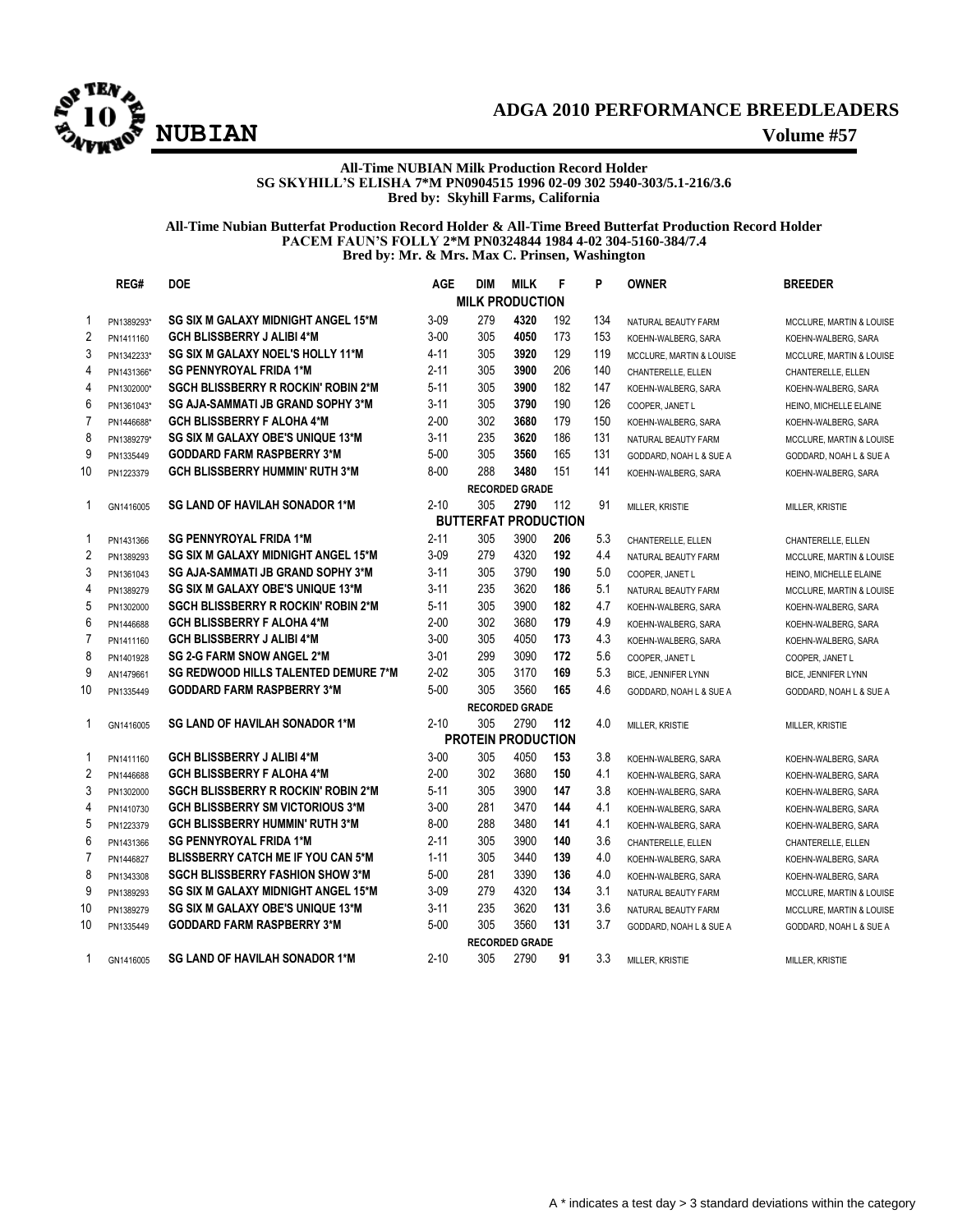

## **ADGA 2010 PERFORMANCE BREEDLEADERS OBERHASLI Volume #57**

### **All-Time OBERHASLI Milk & Butterfat Production Record Holder SGCH CATOICO SUMMER STORN 4\*M PB0935588 1997 03-00 304 4665-234/5.0-135/2.9 Bred by: Sam Midkiff, Texas**

|                | REG#      | <b>DOE</b>                                     | AGE      | <b>DIM</b> | <b>MILK</b>                 | F   | P   | <b>OWNER</b>                    | <b>BREEDER</b>                  |
|----------------|-----------|------------------------------------------------|----------|------------|-----------------------------|-----|-----|---------------------------------|---------------------------------|
|                |           |                                                |          |            | <b>MILK PRODUCTION</b>      |     |     |                                 |                                 |
| -1             | AB1266576 | <b>SGCH HEAVEN'S HOLLOW SHOTSI 5*M</b>         | $6 - 11$ | 259        | 3690                        | 114 | 112 | THOMAS WHOMBLE, JILL            | THOMAS WHOMBLE, JILL            |
| $\overline{2}$ | AB1410595 | <b>SGCH HEAVEN'S HOLLOW ZORETTA 5*M</b>        | $2 - 09$ | 305        | 3600                        | 137 | 113 | THOMAS WHOMBLE, JILL            | THOMAS WHOMBLE, JILL            |
| 3              | AB1368157 | <b>GCH HEAVEN'S HOLLOW LIL LADY 1*M</b>        | 4-01     | 301        | 3150                        | 123 | 95  | THOMAS WHOMBLE, JILL            | THOMAS, JOSHUA                  |
| 4              | AB1445689 | <b>VASSAJARA'S YITTA 4*M</b>                   | $1 - 11$ | 305        | 3040                        | 98  | 88  | MOORE, DAVID                    | MOORE, DAVID                    |
| 4              | AB1229955 | <b>SGCH CALIFORNIA KALVIN SPECIAL K 4*M</b>    | $8 - 00$ | 282        | 3040                        | 95  | 78  | UNIVERSITY OF CALIFORNIA, DAVIS | UNIVERSITY OF CALIFORNIA, DAVIS |
| 6              | AB1364674 | <b>GCH DYNAMIC RC LEGACY 2*M</b>               | $3 - 11$ | 284        | 2870                        | 94  | 75  | HANSON, DANNY                   | HANSON, DANNY                   |
| $\overline{7}$ | AB1465564 | <b>SG HEATHERO MIDNIGHT HOUR 3*M</b>           | $1 - 11$ | 290        | 2790                        | 94  | 86  | <b>BONINI, JULIE</b>            | BONINI, JULIE                   |
| 8              | AB1374291 | <b>SG HEATHERO RASPBERRY RUFFLES 2*M</b>       | $4 - 00$ | 283        | 2760                        | 89  | 76  | BONINI, JULIE                   | BONINI, JULIE                   |
| 9              | AB1439532 | <b>SGCH BRACKETT'S SUNBURST SINDERELLA 2*M</b> | $1 - 11$ | 211        | 2680                        | 85  | 70  | HINTZ, JACOB W                  | <b>BRACKETT, KIKI</b>           |
| 10             | AB1435432 | <b>SGCH VANJUST TTRW YVONNE 2*M</b>            | $2 - 00$ | 256        | 2620                        | 106 | 72  | GIACHINO, BRANDI C              | GIACHINO, BRANDI C              |
| 10             | AB1323364 | <b>SG EDEN-HILL STAC TAYBERRY 7*M</b>          | $5 - 09$ | 305        | 2620                        | 92  | 72  | STEIN, NETTIE & TERRY           | STEIN, NETTIE & TERRY           |
|                |           |                                                |          |            | <b>RECORDED GRADE</b>       |     |     |                                 |                                 |
|                |           |                                                |          |            | None Qualifying for 2010    |     |     |                                 |                                 |
|                |           |                                                |          |            | <b>BUTTERFAT PRODUCTION</b> |     |     |                                 |                                 |
| -1             | AB1410595 | <b>SGCH HEAVEN'S HOLLOW ZORETTA 5*M</b>        | $2 - 09$ | 305        | 3600                        | 137 | 3.8 | THOMAS WHOMBLE, JILL            | THOMAS WHOMBLE, JILL            |
| $\overline{c}$ | AB1368157 | <b>GCH HEAVEN'S HOLLOW LIL LADY 1*M</b>        | 4-01     | 301        | 3150                        | 123 | 3.9 | THOMAS WHOMBLE, JILL            | THOMAS, JOSHUA                  |
| 3              | AB1266576 | <b>SGCH HEAVEN'S HOLLOW SHOTSI 5*M</b>         | $6 - 11$ | 259        | 3690                        | 114 | 3.1 | THOMAS WHOMBLE, JILL            | THOMAS WHOMBLE, JILL            |
| 4              | AB1435432 | <b>SGCH VANJUST TTRW YVONNE 2*M</b>            | $2 - 00$ | 256        | 2620                        | 106 | 4.0 | GIACHINO, BRANDI C              | GIACHINO, BRANDI C              |
| 5              | AB1441191 | <b>RACHELSIE H.M.S. SUPRISE 2*M</b>            | $1 - 11$ | 305        | 2480                        | 101 | 4.1 | ANDERSON, ELSIE SHOPE           | ANDERSON, ELSIE SHOPE           |
| 6              | AB1439865 | <b>DEVONSHIRE RH REMOTE STARDUST 3*M</b>       | $2 - 01$ | 305        | 2210                        | 100 | 4.5 | KENNELLEY, ELIZABETH D          | KENNELLEY, ELIZABETH D          |
| $\overline{7}$ | AB1445689 | <b>VASSAJARA'S YITTA 4*M</b>                   | $1 - 11$ | 305        | 3040                        | 98  | 3.2 | MOORE, DAVID                    | MOORE, DAVID                    |
| 8              | AB1411652 | <b>DYNAMIC RC SCION 3*M</b>                    | $2 - 11$ | 254        | 2430                        | 97  | 4.0 | HANSON, DANNY                   | HANSON, DANNY                   |
| 8              | AB1411650 | <b>PH-OBERJOYED TTEK GUINEVERE 2*M</b>         | $2 - 11$ | 231        | 2290                        | 97  | 4.2 | LUCAS, DAVID & DIANA            | HANSON, PATTY                   |
| 10             | AB1229955 | <b>SGCH CALIFORNIA KALVIN SPECIAL K 4*M</b>    | $8 - 00$ | 282        | 3040                        | 95  | 3.1 | UNIVERSITY OF CALIFORNIA, DAVIS | UNIVERSITY OF CALIFORNIA, DAVIS |
|                |           |                                                |          |            | <b>RECORDED GRADE</b>       |     |     |                                 |                                 |
|                |           |                                                |          |            | None Qualifying for 2010    |     |     |                                 |                                 |
|                |           |                                                |          |            | <b>PROTEIN PRODUCTION</b>   |     |     |                                 |                                 |
| $\mathbf 1$    | AB1410595 | <b>SGCH HEAVEN'S HOLLOW ZORETTA 5*M</b>        | $2 - 09$ | 305        | 3600                        | 113 | 3.1 | THOMAS WHOMBLE, JILL            | THOMAS WHOMBLE, JILL            |
| $\overline{2}$ | AB1266576 | <b>SGCH HEAVEN'S HOLLOW SHOTSI 5*M</b>         | $6 - 11$ | 259        | 3690                        | 112 | 3.0 | THOMAS WHOMBLE, JILL            | THOMAS WHOMBLE, JILL            |
| 3              | AB1368157 | <b>GCH HEAVEN'S HOLLOW LIL LADY 1*M</b>        | 4-01     | 301        | 3150                        | 95  | 3.0 | THOMAS WHOMBLE, JILL            | THOMAS, JOSHUA                  |
| 4              | AB1445689 | <b>VASSAJARA'S YITTA 4*M</b>                   | $1 - 11$ | 305        | 3040                        | 88  | 2.9 | MOORE, DAVID                    | MOORE, DAVID                    |
| $\mathbf 5$    | AB1465564 | <b>SG HEATHERO MIDNIGHT HOUR 3*M</b>           | $1 - 11$ | 290        | 2790                        | 86  | 3.1 | BONINI, JULIE                   | <b>BONINI, JULIE</b>            |
| 6              | AB1477419 | <b>SG WHITE-HAVEN YASHI 5*M</b>                | $1 - 10$ | 291        | 2580                        | 81  | 3.1 | KENNELLEY, ELIZABETH D          | WHITE, JEANNE K                 |
| $\overline{7}$ | AB1229955 | SGCH CALIFORNIA KALVIN SPECIAL K 4*M           | $8 - 00$ | 282        | 3040                        | 78  | 2.6 | UNIVERSITY OF CALIFORNIA, DAVIS | UNIVERSITY OF CALIFORNIA, DAVIS |
| $\overline{7}$ | AB1430440 | <b>GCH DEVONSHIRE JR BRIGID 3*M</b>            | $3 - 00$ | 287        | 2450                        | 78  | 3.2 | KENNELLEY, ELIZABETH D          | KENNELLEY, ELIZABETH D          |
| 9              | AB1441191 | <b>RACHELSIE H.M.S. SUPRISE 2*M</b>            | $1 - 11$ | 305        | 2480                        | 77  | 3.1 | ANDERSON, ELSIE SHOPE           | ANDERSON, ELSIE SHOPE           |
| 10             | AB1374291 | <b>SG HEATHERO RASPBERRY RUFFLES 2*M</b>       | $4 - 00$ | 283        | 2760                        | 76  | 2.8 | BONINI, JULIE                   | BONINI, JULIE                   |
|                |           |                                                |          |            |                             |     |     |                                 |                                 |

**RECORDED GRADE**

**None Qualifying for 2010**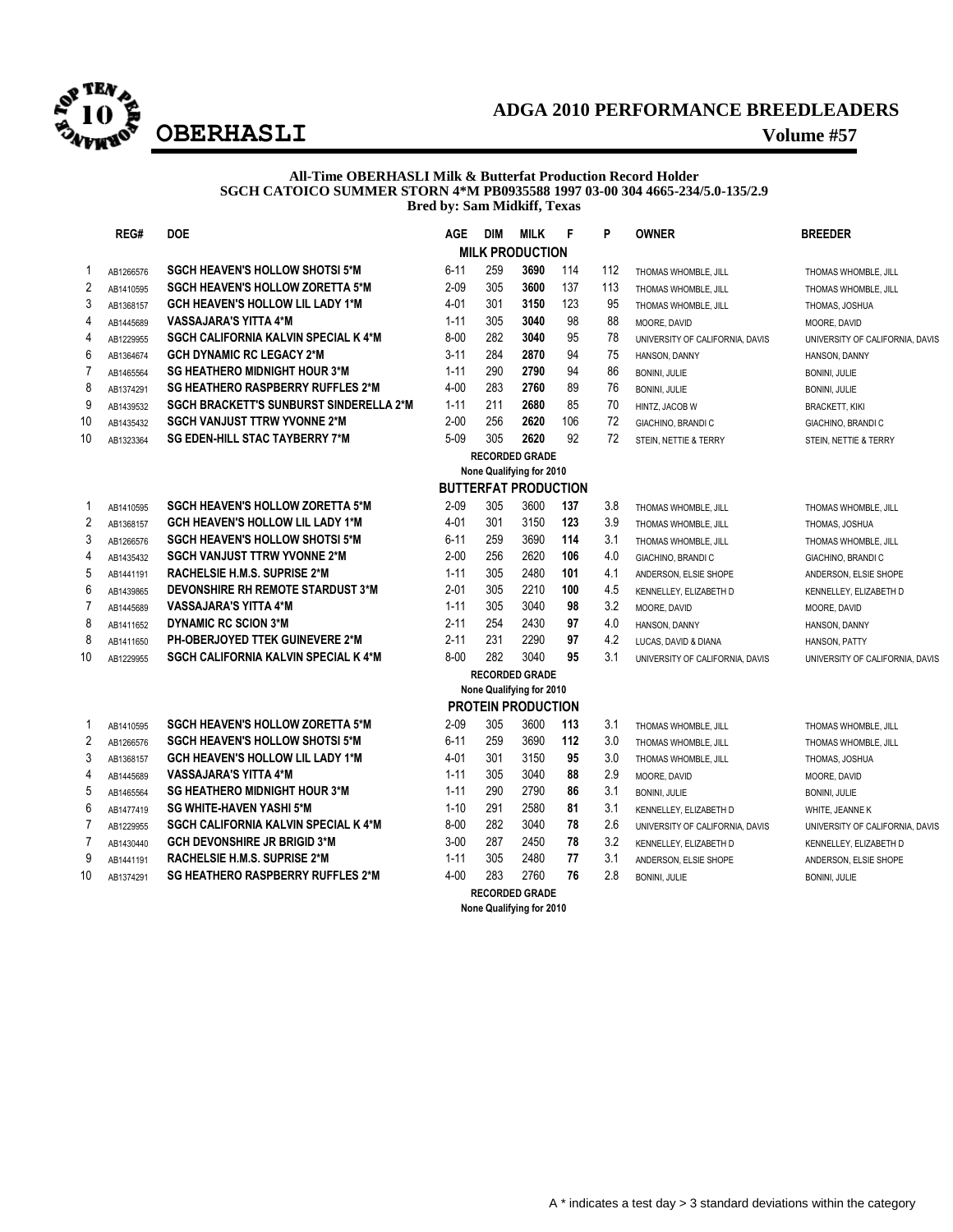

## **ADGA 2010 PERFORMANCE BREEDLEADERS**

#### **All-Time SAANEN Milk Production Record Holder JC-REED'S CLOVERHOOF HALEY 2\*M AS0894085 1997 04-00 305 6571-168/2.6-162/2.5 Bred by: John & Colleen Reed, Oregon**

#### **All-Time SAANEN Butterfat Production Record Holder GCH AJ'S-UDDER-DELIGHT KARLADA 6\*M AS1049165 2001 3-08 292 4540-246/5.4-120/2.6 Bred by: Andrea Green, Washington**

|                         | REG#       | <b>DOE</b>                                   | <b>AGE</b> | <b>DIM</b> | <b>MILK</b>                 | F   | P   | <b>OWNER</b>                      | <b>BREEDER</b>                                                   |
|-------------------------|------------|----------------------------------------------|------------|------------|-----------------------------|-----|-----|-----------------------------------|------------------------------------------------------------------|
|                         |            |                                              |            |            | <b>MILK PRODUCTION</b>      |     |     |                                   |                                                                  |
| 1                       | AS1411192  | TRES AMIGO ALFONSO FENOM 1*M                 | $2 - 11$   | 305        | 4780                        | 153 | 130 | HAASS, LEE & JEANETTE             | ZIMMERMAN, RALPH & JOEL SMITH &<br><b>WILL IAGER</b>             |
| $\overline{c}$          | AS1395659* | <b>SGCH COMPANEROS STAND OUT CAPRICE 7*M</b> | $4 - 02$   | 305        | 4730                        | 164 | 132 | <b>COMPANEROS DAIRY GOATS</b>     | <b>COMPANEROS DAIRY GOATS</b>                                    |
| 3                       | AS1432196  | <b>SG WILLOW-LANE SYLVIA 6*M</b>             | $3-07$     | 305        | 4600                        | 135 | 111 | DRAKE, ELIZABETH                  | DRAKE, ELIZABETH                                                 |
| 4                       | AS1381110  | SHERRY'S H VICTORY 8*M                       | $3 - 09$   | 305        | 4350                        | 138 | 127 | PANUSKA, SHERRY                   | PANUSKA, SHERRY                                                  |
| 5                       | AS1409997  | <b>SGCH OLD-ENGLISH XSTACY 4*M</b>           | $3 - 01$   | 305        | 4240                        | 141 | 130 | MANN, CAROL                       | MANN, CAROL                                                      |
| 6                       | AS1381112  | <b>SHERRY'S H FERN 9*M</b>                   | $3 - 11$   | 305        | 4230                        | 122 | 110 | PANUSKA, SHERRY                   | PANUSKA, SHERRY                                                  |
| 7                       | AS1377266* | <b>SG CAPRIKORN RV WIARA 2*M</b>             | $3 - 11$   | 305        | 4180                        | 108 | 113 | <b>CAPRIKORN FARMS</b>            | <b>CAPRIKORN FARMS</b>                                           |
| 8                       | AS1371457  | <b>SG CALIFORNIA DENALI KIRAZ 7*M</b>        | $4 - 00$   | 305        | 4130                        | 117 | 112 | UNIVERSITY OF CALIFORNIA, DAVIS   | UNIVERSITY OF CALIFORNIA, DAVIS                                  |
| 9                       | AS1405721  | <b>SGCH DES-RUHIGESTELLE ELENDREA 9*M</b>    | $3 - 00$   | 305        | 4110                        | 126 | 122 | ACTON, MRS FERN L                 | <b>ACTON, MRS FERN L</b>                                         |
| 10                      | AS1431417  | SHERRY'S VITOLE CREE 11*M                    | $2 - 11$   | 305        | 4090                        | 118 | 114 | PANUSKA, SHERRY                   | PANUSKA, SHERRY                                                  |
|                         |            |                                              |            |            | <b>RECORDED GRADE</b>       |     |     |                                   |                                                                  |
| 1                       | GS1309481  | ALENALLAY EJ 1*M                             | $6 - 00$   | 216        | 1940                        | 64  | 50  | HOEHNE, CINDY, & DONNA MURPHY     | YOUNGBLOOD, EDWARD & AMY                                         |
|                         |            |                                              |            |            | <b>BUTTERFAT PRODUCTION</b> |     |     |                                   |                                                                  |
| 1                       | AS1395664  | <b>SGCH COMPANEROS CLINTON JEWEL 9*M</b>     | $3-09$     | 305        | 3750                        | 167 | 4.5 | COMPANEROS DAIRY GOATS            | <b>COMPANEROS DAIRY GOATS</b>                                    |
| 1                       | AS1364035  | <b>BETHEL RAIN MICA MICALA 6*M</b>           | 3-11       | 305        | 3440                        | 167 | 4.9 | <b>HOSTETLER, MARK &amp; GWEN</b> | <b>HOSTETLER, MARK &amp; GWEN</b>                                |
| 3                       | AS1338837  | <b>SGCH OLD-ENGLISH VIRGINIA 3*M</b>         | $4 - 11$   | 305        | 3890                        | 165 | 4.2 | <b>COMPANEROS DAIRY GOATS</b>     | MANN, CAROL                                                      |
| 4                       | AS1395659  | <b>SGCH COMPANEROS STAND OUT CAPRICE 7*M</b> | $4 - 02$   | 305        | 4730                        | 164 | 3.5 | <b>COMPANEROS DAIRY GOATS</b>     | <b>COMPANEROS DAIRY GOATS</b>                                    |
| 4                       | AS1360790  | <b>SGCH COMPANEROS STAND OUT MARABEL 3*M</b> | $5 - 03$   | 305        | 3600                        | 164 | 4.6 | COMPANEROS DAIRY GOATS            | <b>COMPANEROS DAIRY GOATS</b>                                    |
| 6                       | AS1411192  | TRES AMIGO ALFONSO FENOM 1*M                 | $2 - 11$   | 305        | 4780                        | 153 | 3.2 | HAASS, LEE & JEANETTE             | ZIMMERMAN, RALPH & JOEL SMITH &<br><b>WILL IAGER</b>             |
| 7                       | AS1453778  | <b>SG CAPRIKORN MP YIN YANG 3*M</b>          | $2 - 02$   | 305        | 4060                        | 148 | 3.6 | <b>CAPRIKORN FARMS</b>            | <b>CAPRIKORN FARMS</b>                                           |
| 7                       | PS1495950  | <b>KAPRA VISTA TSEVENS TSARAE 11*M</b>       | $2 - 11$   | 305        | 3800                        | 148 | 3.9 | HAASS. LEE & JEANETTE             | <b>HAASS. LEE &amp; JEANETTE</b>                                 |
| 7                       | AS1360781  | <b>SG COMPANEROS STAND OUT ECHO 2*M</b>      | $5 - 10$   | 305        | 3560                        | 148 | 4.2 | <b>COMPANEROS DAIRY GOATS</b>     | <b>COMPANEROS DAIRY GOATS</b>                                    |
| 10                      | AS1409997  | <b>SGCH OLD-ENGLISH XSTACY 4*M</b>           | $3 - 01$   | 305        | 4240                        | 141 | 3.3 | MANN, CAROL                       | MANN, CAROL                                                      |
|                         |            |                                              |            |            | <b>RECORDED GRADE</b>       |     |     |                                   |                                                                  |
| 1                       | GS1309481  | ALENALLAY EJ 1*M                             | $6 - 00$   | 216        | 1940                        | 64  | 3.3 | HOEHNE, CINDY, & DONNA MURPHY     | YOUNGBLOOD, EDWARD & AMY                                         |
|                         |            |                                              |            |            | <b>PROTEIN PRODUCTION</b>   |     |     |                                   |                                                                  |
| 1                       | AS1395659  | <b>SGCH COMPANEROS STAND OUT CAPRICE 7*M</b> | $4 - 02$   | 305        | 4730                        | 132 | 2.8 | <b>COMPANEROS DAIRY GOATS</b>     | <b>COMPANEROS DAIRY GOATS</b><br>ZIMMERMAN, RALPH & JOEL SMITH & |
| $\overline{2}$          | AS1411192  | TRES AMIGO ALFONSO FENOM 1*M                 | $2 - 11$   | 305        | 4780                        | 130 | 2.7 | HAASS, LEE & JEANETTE             | <b>WILL IAGER</b>                                                |
| $\overline{\mathbf{c}}$ | AS1409997  | <b>SGCH OLD-ENGLISH XSTACY 4*M</b>           | $3 - 01$   | 305        | 4240                        | 130 | 3.1 | MANN, CAROL                       | MANN, CAROL                                                      |
| 4                       | AS1381110  | <b>SHERRY'S H VICTORY 8*M</b>                | $3-09$     | 305        | 4350                        | 127 | 2.9 | PANUSKA, SHERRY                   | PANUSKA, SHERRY                                                  |
| 5                       | AS1338837  | <b>SGCH OLD-ENGLISH VIRGINIA 3*M</b>         | 4-11       | 305        | 3890                        | 124 | 3.2 | COMPANEROS DAIRY GOATS            | MANN, CAROL                                                      |
| 6                       | AS1405721  | <b>SGCH DES-RUHIGESTELLE ELENDREA 9*M</b>    | $3 - 00$   | 305        | 4110                        | 122 | 3.0 | ACTON, MRS FERN L                 | <b>ACTON, MRS FERN L</b>                                         |
| $\overline{7}$          | AS1453778  | <b>SG CAPRIKORN MP YIN YANG 3*M</b>          | $2 - 02$   | 305        | 4060                        | 121 | 3.0 | <b>CAPRIKORN FARMS</b>            | <b>CAPRIKORN FARMS</b>                                           |
| 7                       | PS1320954  | <b>SG KAPRA VISTA TSAESAR SHAIRONE 13*M</b>  | $7 - 00$   | 305        | 3820                        | 121 | 3.2 | HAASS, LEE & JEANETTE             | HAASS, LEE & JEANETTE                                            |
| 9                       | AS1395664  | <b>SGCH COMPANEROS CLINTON JEWEL 9*M</b>     | $3 - 09$   | 305        | 3750                        | 118 | 3.1 | <b>COMPANEROS DAIRY GOATS</b>     | <b>COMPANEROS DAIRY GOATS</b>                                    |
| 10                      | PS1495950  | KAPRA VISTA TSEVENS TSARAE 11*M              | $2 - 11$   | 305        | 3800                        | 117 | 3.1 | HAASS, LEE & JEANETTE             | HAASS, LEE & JEANETTE                                            |
|                         |            |                                              |            |            | <b>RECORDED GRADE</b>       |     |     |                                   |                                                                  |
| 1                       | GS1309481  | ALENALLAY EJ 1*M                             | $6 - 00$   | 216        | 1940                        | 50  | 2.6 | HOEHNE, CINDY, & DONNA MURPHY     | YOUNGBLOOD, EDWARD & AMY                                         |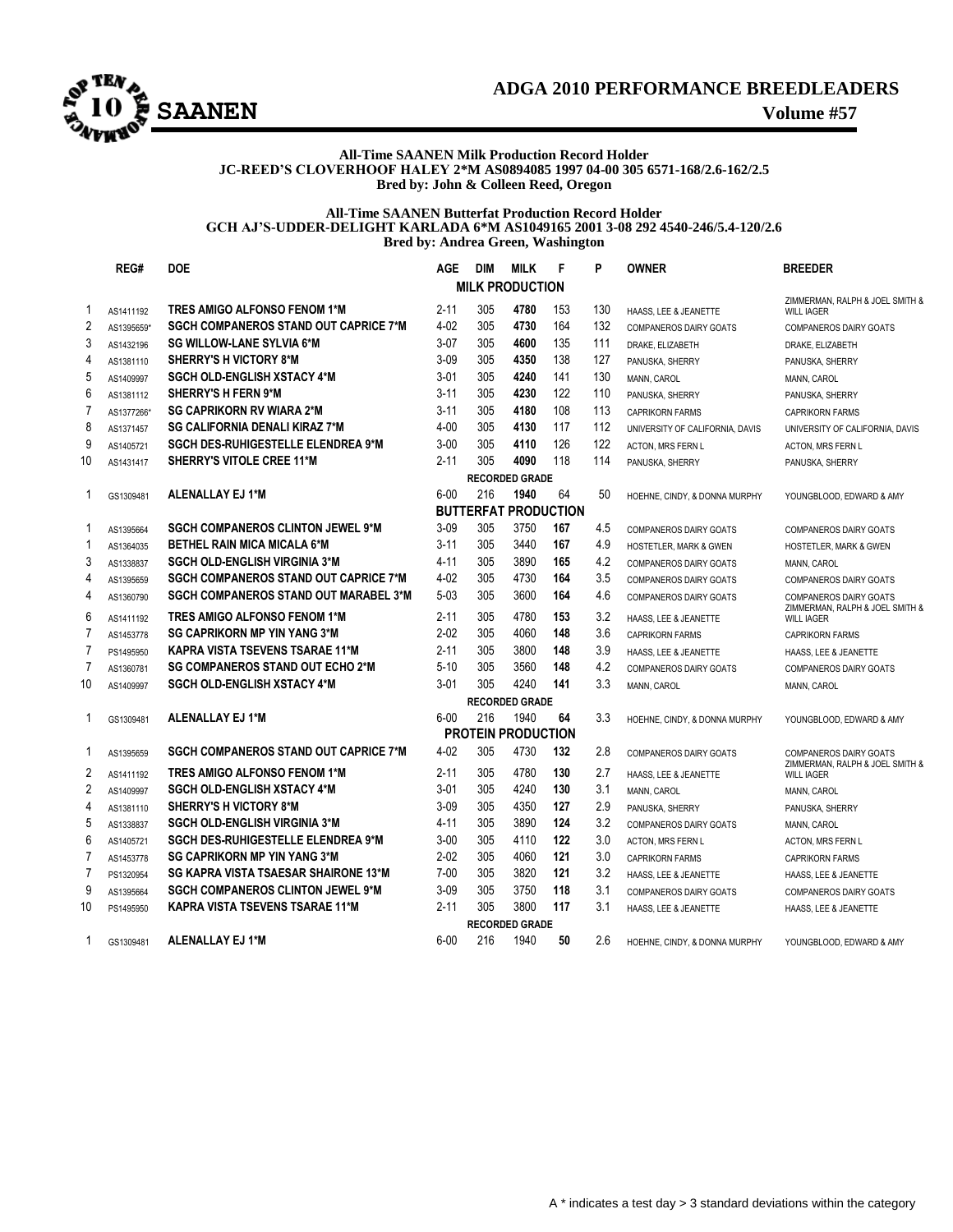

## **ADGA 2010 PERFORMANCE BREEDLEADERS**

#### **All-Time SABLE Milk & Butterfat Production Record Holder CAPRICORN-GENETICS CATHY 1\*M AC1253232 2005 02-11 305 4230-133/3.1-118/2.8 Bred by: Lorraine Kryle, New Mexico**

| REG#<br><b>DOE</b> |                             | <b>AGE</b>                                     | <b>DIM</b> | <b>MILK</b> | F                                                 | P   | <b>OWNER</b> | <b>BREEDER</b>                  |                                 |  |  |  |  |  |
|--------------------|-----------------------------|------------------------------------------------|------------|-------------|---------------------------------------------------|-----|--------------|---------------------------------|---------------------------------|--|--|--|--|--|
|                    |                             |                                                |            |             | <b>MILK PRODUCTION</b>                            |     |              |                                 |                                 |  |  |  |  |  |
| $\mathbf 1$        | AC1457685                   | <b>SG TALACHE'S SOTO 7*M</b>                   | $2 - 11$   | 305         | 2970                                              | 80  | 77           | LLOYD, SHANNAN                  | LLOYD, SHANNAN                  |  |  |  |  |  |
| $\overline{2}$     | AC1443258                   | <b>SHERRY'S TSM APACHE 3*M</b>                 | $2 - 00$   | 300         | 2950                                              | 100 | 85           | PANUSKA, SHERRY                 | PANUSKA, SHERRY                 |  |  |  |  |  |
| 3                  | AC1403420                   | <b>SGCH KLISSE'S KWYD CHOCOLATE CREAM 10*M</b> | $3 - 01$   | 251         | 2820                                              | 63  | 76           | FOSTER & FAMILY, BRUCE & KLISSE | FOSTER & FAMILY, BRUCE & KLISSE |  |  |  |  |  |
| 4                  | AC1449323                   | <b>KLISSE'S TMR RING OF HOPE 6*M</b>           | $1 - 11$   | 305         | 2630                                              | 91  | 72           | FOSTER, ELSIE R                 | FOSTER & FAMILY, BRUCE & KLISSE |  |  |  |  |  |
| 5                  | AC1443256                   | <b>SHERRY'S TSM LAKOTA 3*M</b>                 | $2 - 00$   | 291         | 2610                                              | 88  | 71           | PANUSKA, SHERRY                 | PANUSKA, SHERRY                 |  |  |  |  |  |
| 6                  | AC1403447                   | <b>KLISSE'S KENOH FASHION OF HOPE 3*M</b>      | $3 - 01$   | 254         | 2350                                              | 76  | 65           | FOSTER, KLISSE & GWEN JOHNSON   | FOSTER, KLISSE & GWEN JOHNSON   |  |  |  |  |  |
| $\overline{7}$     | AC1477976                   | SHERRY'S HAGRID SMOKE 11*M                     | $1 - 00$   | 305         | 2330                                              | 58  | 63           | PANUSKA, SHERRY                 | PANUSKA, SHERRY                 |  |  |  |  |  |
| 8                  | AC1456738                   | <b>KLISSE'S NSNN CARILLON OF HOPE 7*M</b>      | $1 - 08$   | 292         | 2300                                              | 74  | 63           | FOSTER & FAMILY, BRUCE & KLISSE | FOSTER & FAMILY, BRUCE & KLISSE |  |  |  |  |  |
| 9                  | AC1261455                   | <b>SG TALACHE'S EKALAKA 2*M</b>                | $7 - 00$   | 305         | 2290                                              | 90  | 67           | LLOYD, SHANNAN                  | LLOYD, SHANNAN                  |  |  |  |  |  |
| 9                  | AC1372424                   | <b>GCH KLISSE'S KPOH LARK 1*M</b>              | $4 - 00$   | 293         | 2290                                              | 86  | 70           | FOSTER, CARY                    | FOSTER & FAMILY, BRUCE & KLISSE |  |  |  |  |  |
| 9                  | AC1449334                   | <b>KLISSE'S KMOH GLEE OF HOPE 6*M</b>          | $2 - 00$   | 255         | 2290                                              | 75  | 61           | FOSTER & FAMILY, BRUCE & KLISSE | FOSTER & FAMILY, BRUCE & KLISSE |  |  |  |  |  |
|                    |                             |                                                |            |             | <b>RECORDED GRADE</b>                             |     |              |                                 |                                 |  |  |  |  |  |
|                    | None Qualifying for 2010    |                                                |            |             |                                                   |     |              |                                 |                                 |  |  |  |  |  |
|                    | <b>BUTTERFAT PRODUCTION</b> |                                                |            |             |                                                   |     |              |                                 |                                 |  |  |  |  |  |
| -1                 | AC1443258                   | <b>SHERRY'S TSM APACHE 3*M</b>                 | $2 - 00$   | 300         | 2950                                              | 100 | 3.4          | PANUSKA, SHERRY                 | PANUSKA, SHERRY                 |  |  |  |  |  |
| $\overline{2}$     | AC1449323                   | <b>KLISSE'S TMR RING OF HOPE 6*M</b>           | $1 - 11$   | 305         | 2630                                              | 91  | 3.5          | FOSTER, ELSIE R                 | FOSTER & FAMILY, BRUCE & KLISSE |  |  |  |  |  |
| 3                  | AC1261455                   | <b>SG TALACHE'S EKALAKA 2*M</b>                | $7 - 00$   | 305         | 2290                                              | 90  | 3.9          | LLOYD, SHANNAN                  | LLOYD, SHANNAN                  |  |  |  |  |  |
| 4                  | AC1443256                   | <b>SHERRY'S TSM LAKOTA 3*M</b>                 | $2 - 00$   | 291         | 2610                                              | 88  | 3.4          | PANUSKA, SHERRY                 | PANUSKA, SHERRY                 |  |  |  |  |  |
| 5                  | AC1372424                   | <b>GCH KLISSE'S KPOH LARK 1*M</b>              | $4 - 00$   | 293         | 2290                                              | 86  | 3.8          | FOSTER, CARY                    | FOSTER & FAMILY, BRUCE & KLISSE |  |  |  |  |  |
| 6                  | AC1457685                   | <b>SG TALACHE'S SOTO 7*M</b>                   | $2 - 11$   | 305         | 2970                                              | 80  | 2.7          | LLOYD, SHANNAN                  | LLOYD, SHANNAN                  |  |  |  |  |  |
| $\overline{7}$     | AC1403447                   | <b>KLISSE'S KENOH FASHION OF HOPE 3*M</b>      | $3 - 01$   | 254         | 2350                                              | 76  | 3.2          | FOSTER, KLISSE & GWEN JOHNSON   | FOSTER, KLISSE & GWEN JOHNSON   |  |  |  |  |  |
| 8                  | AC1449334                   | <b>KLISSE'S KMOH GLEE OF HOPE 6*M</b>          | $2 - 00$   | 255         | 2290                                              | 75  | 3.3          | FOSTER & FAMILY, BRUCE & KLISSE | FOSTER & FAMILY, BRUCE & KLISSE |  |  |  |  |  |
| 9                  | AC1456738                   | <b>KLISSE'S NSNN CARILLON OF HOPE 7*M</b>      | $1 - 08$   | 292         | 2300                                              | 74  | 3.2          | FOSTER & FAMILY, BRUCE & KLISSE | FOSTER & FAMILY, BRUCE & KLISSE |  |  |  |  |  |
| 10                 | AC1338326                   | <b>GCH KLISSE'S KDWB DESIGN OF HOPE 2*M</b>    | $4 - 11$   | 267         | 2210                                              | 72  | 3.3          | FOSTER, KLISSE & GWEN JOHNSON   | FOSTER, KLISSE & GWEN JOHNSON   |  |  |  |  |  |
|                    |                             |                                                |            |             | <b>RECORDED GRADE</b><br>None Qualifying for 2010 |     |              |                                 |                                 |  |  |  |  |  |
|                    |                             |                                                |            |             | <b>PROTEIN PRODUCTION</b>                         |     |              |                                 |                                 |  |  |  |  |  |
| -1                 | AC1443258                   | <b>SHERRY'S TSM APACHE 3*M</b>                 | $2 - 00$   | 300         | 2950                                              | 85  | 2.9          | PANUSKA, SHERRY                 | PANUSKA, SHERRY                 |  |  |  |  |  |
| $\overline{2}$     | AC1457685                   | <b>SG TALACHE'S SOTO 7*M</b>                   | $2 - 11$   | 305         | 2970                                              | 77  | 2.6          | LLOYD, SHANNAN                  | LLOYD, SHANNAN                  |  |  |  |  |  |
| 3                  | AC1403420                   | SGCH KLISSE'S KWYD CHOCOLATE CREAM 10*M        | $3 - 01$   | 251         | 2820                                              | 76  | 2.7          | FOSTER & FAMILY, BRUCE & KLISSE | FOSTER & FAMILY, BRUCE & KLISSE |  |  |  |  |  |
| 4                  | AC1449323                   | <b>KLISSE'S TMR RING OF HOPE 6*M</b>           | $1 - 11$   | 305         | 2630                                              | 72  | 2.7          | <b>FOSTER, ELSIE R</b>          | FOSTER & FAMILY, BRUCE & KLISSE |  |  |  |  |  |
| 5                  | AC1443256                   | <b>SHERRY'S TSM LAKOTA 3*M</b>                 | $2 - 00$   | 291         | 2610                                              | 71  | 2.7          | PANUSKA, SHERRY                 | PANUSKA, SHERRY                 |  |  |  |  |  |
| 6                  | AC1372424                   | <b>GCH KLISSE'S KPOH LARK 1*M</b>              | $4 - 00$   | 293         | 2290                                              | 70  | 3.1          | FOSTER, CARY                    | FOSTER & FAMILY, BRUCE & KLISSE |  |  |  |  |  |
| $\overline{7}$     | AC1261455                   | <b>SG TALACHE'S EKALAKA 2*M</b>                | $7 - 00$   | 305         | 2290                                              | 67  | 2.9          | LLOYD, SHANNAN                  | LLOYD, SHANNAN                  |  |  |  |  |  |
| 8                  | AC1403447                   | <b>KLISSE'S KENOH FASHION OF HOPE 3*M</b>      | $3 - 01$   | 254         | 2350                                              | 65  | 2.8          | FOSTER, KLISSE & GWEN JOHNSON   | FOSTER, KLISSE & GWEN JOHNSON   |  |  |  |  |  |
| 9                  | AC1338326                   | <b>GCH KLISSE'S KDWB DESIGN OF HOPE 2*M</b>    | $4 - 11$   | 267         | 2210                                              | 64  | 2.9          | FOSTER. KLISSE & GWEN JOHNSON   | FOSTER. KLISSE & GWEN JOHNSON   |  |  |  |  |  |
| 10                 | AC1477976                   | <b>SHERRY'S HAGRID SMOKE 11*M</b>              | $1 - 00$   | 305         | 2330                                              | 63  | 2.7          | PANUSKA, SHERRY                 | PANUSKA, SHERRY                 |  |  |  |  |  |
| 10                 | AC1456738                   | KLISSE'S NSNN CARILLON OF HOPE 7*M             | $1 - 08$   | 292         | 2300                                              | 63  | 2.7          | FOSTER & FAMILY, BRUCE & KLISSE | FOSTER & FAMILY, BRUCE & KLISSE |  |  |  |  |  |

**RECORDED GRADE None Qualifying for 2010**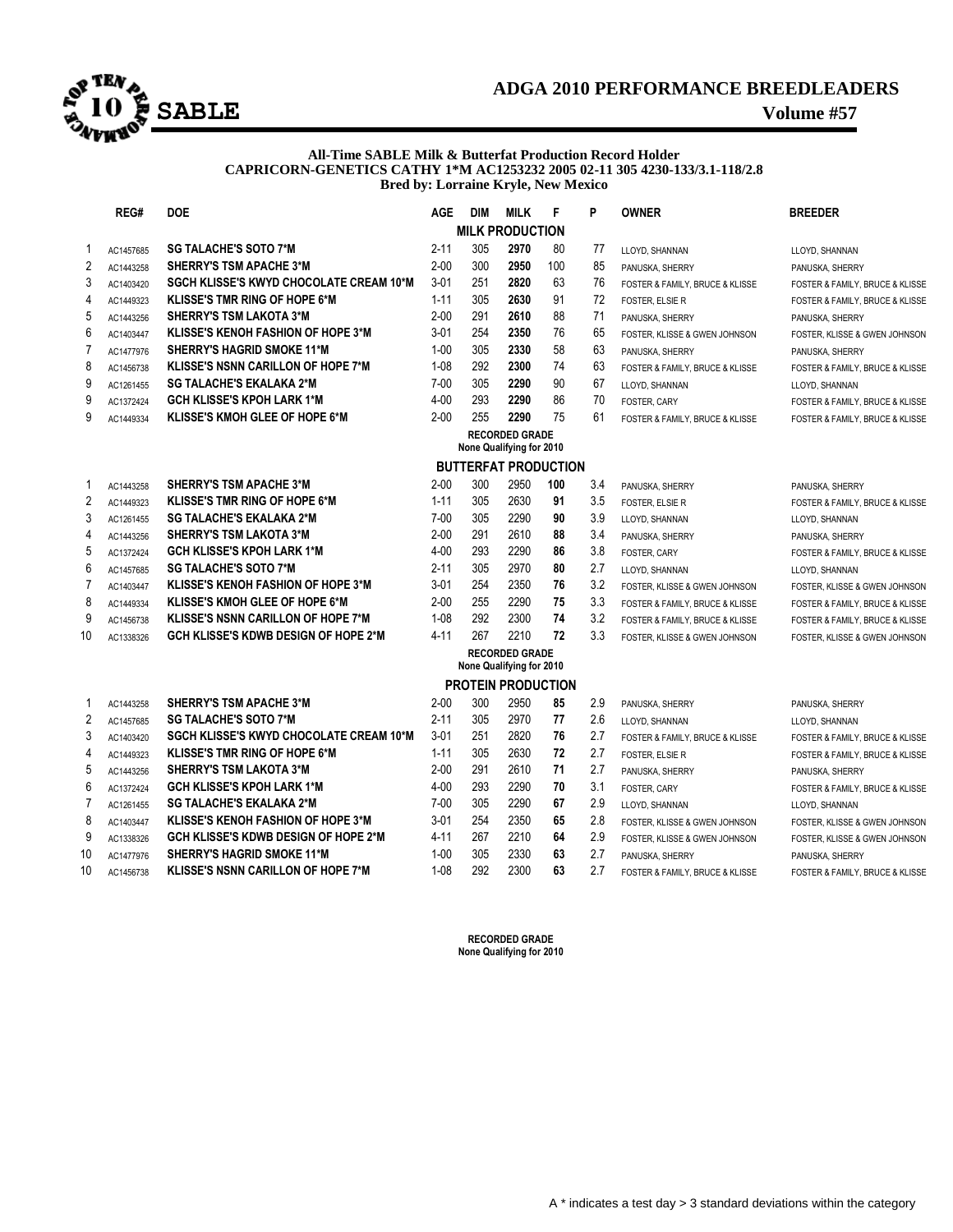

# **ADGA 2010 PERFORMANCE BREED LEADERS**

**All-Time TOGGENBURG Milk & Butterfat Production Record Holder & All-Time Breed Milk Production Record Holder SGCH WESTERN-ACRES ZEPHYR ROSEMARY 4\*M AT0926741 1997 03-01 305 7965-312/3.9-240/3.0 Bred by: Katrina Kay Western, Texas**

|                         | REG#      | <b>DOE</b>                                | <b>AGE</b> | <b>DIM</b> | <b>MILK</b>                 | F   | P   | <b>OWNER</b>                   | <b>BREEDER</b>                 |
|-------------------------|-----------|-------------------------------------------|------------|------------|-----------------------------|-----|-----|--------------------------------|--------------------------------|
|                         |           |                                           |            |            | <b>MILK PRODUCTION</b>      |     |     |                                |                                |
| 1                       | AT1300086 | <b>GCH ROWE'S RAVEN FLORA 8*M</b>         | $6 - 00$   | 305        | 4120                        | 108 | 93  | ROWE DVM, JOAN DEAN            | ROWE DVM, JOAN DEAN            |
| $\overline{c}$          | PT1421675 | SG WHISPERING*HOPE BM TAFFETA 3*M         | $3 - 00$   | 293        | 3920                        | 137 | 103 | BURGESS-NELSON, EVELINA EILEEN | BURGESS-NELSON, EVELINA EILEEN |
| 3                       | PT1449166 | <b>SG ROBLA'S HP LAINY 11*M</b>           | $1 - 11$   | 305        | 3570                        | 141 | 113 | BURGESS-GOODRIDGE, MARILYN     | BURGESS-GOODRIDGE, MARILYN     |
| $\overline{4}$          | AT1112653 | <b>GCH ROWE'S DUTCHMAN SUSANNA 1*M</b>    | $11 - 00$  | 305        | 3530                        | 79  | 78  | ROWE DVM, JOAN DEAN            | ROWE DVM, JOAN DEAN            |
| 5                       | AT1400733 | <b>SGCH ROWE'S ROBINHOOD FIESTA 8*M</b>   | $3 - 01$   | 305        | 3520                        | 96  | 88  | ROWE DVM, JOAN DEAN            | ROWE DVM, JOAN DEAN            |
| $6\phantom{a}$          | AT1406596 | DUBL-SQUEEZ GLINDA THE GOOD 3*M           | $3 - 00$   | 299        | 3280                        | 102 | 91  | LEWIS, JASMINE                 | DISHNER, DIANE                 |
| $\overline{7}$          | AT1393761 | KNOTNEER JACKPINE ELSA 3*M                | $3 - 10$   | 305        | 3250                        | 104 | 79  | SEVERSON, ANNA M               | SEVERSON, ANNA M               |
| 8                       | AT1363941 | <b>SGCH ROWE'S FALCON RIA 8*M</b>         | $4 - 00$   | 286        | 3190                        | 82  | 83  | ROWE DVM, JOAN DEAN            | ROWE DVM, JOAN DEAN            |
| 9                       | AT1458288 | DEWMAR-ACRES VALIANTRHEMINGTON 2*M        | $2 - 11$   | 305        | 3180                        | 103 | 95  | LEISTICO, MATTHEW J            | LEISTICO, MATTHEW J            |
| 10                      | AT1342779 | <b>SGCH KIRWAN'S STEPHANO JASMINE 1*M</b> | 4-10       | 305        | 3120                        | 126 | 83  | WHITE, KAY                     | KIRWAN, CAROLYN                |
|                         |           |                                           |            |            | <b>RECORDED GRADE</b>       |     |     |                                |                                |
| 1                       | GT1386128 | <b>KUNZE'S PUMA 2*M</b>                   | $3 - 11$   | 228        | 2140                        | 79  | 58  | KUNZE, BARB, & DEBRA HOHN      | KUNZE, RAY & BARBARA           |
| $\sqrt{2}$              | GT1423909 | <b>GCH KUNZE'S TAYLOR 1*M</b>             | $2 - 11$   | 252        | 1780                        | 64  | 49  | KUNZE, RAY & BARBARA           | KUNZE, RAY & BARBARA           |
| 3                       | GT1424070 | <b>KUNZE'S PIXY 2*M</b>                   | $2 - 11$   | 241        | 1640                        | 61  | 54  | KUNZE, BARB, & DEBRA HOHN      | KUNZE, RAY & BARBARA           |
|                         |           |                                           |            |            | <b>BUTTERFAT PRODUCTION</b> |     |     |                                |                                |
| 1                       | PT1449166 | <b>SG ROBLA'S HP LAINY 11*M</b>           | $1 - 11$   | 305        | 3570                        | 141 | 3.9 | BURGESS-GOODRIDGE, MARILYN     | BURGESS-GOODRIDGE, MARILYN     |
| $\overline{\mathbf{c}}$ | PT1421675 | SG WHISPERING*HOPE BM TAFFETA 3*M         | $3 - 00$   | 293        | 3920                        | 137 | 3.5 | BURGESS-NELSON, EVELINA EILEEN | BURGESS-NELSON, EVELINA EILEEN |
| 3                       | AT1342779 | <b>SGCH KIRWAN'S STEPHANO JASMINE 1*M</b> | $4 - 10$   | 305        | 3120                        | 126 | 4.0 | WHITE, KAY                     | KIRWAN, CAROLYN                |
| 3                       | PT1361598 | <b>SGCH TIDE LAND FRITZ SAMI 1*M</b>      | $3 - 11$   | 250        | 2820                        | 126 | 4.5 | <b>R&amp;R DAIRY</b>           | <b>R&amp;R DAIRY</b>           |
| 5                       | AT1300086 | <b>GCH ROWE'S RAVEN FLORA 8*M</b>         | $6 - 00$   | 305        | 4120                        | 108 | 2.6 | ROWE DVM, JOAN DEAN            | ROWE DVM, JOAN DEAN            |
| 6                       | AT1393761 | <b>KNOTNEER JACKPINE ELSA 3*M</b>         | $3 - 10$   | 305        | 3250                        | 104 | 3.2 | SEVERSON, ANNA M               | SEVERSON, ANNA M               |
| $\overline{7}$          | AT1458288 | DEWMAR-ACRES VALIANTRHEMINGTON 2*M        | $2 - 11$   | 305        | 3180                        | 103 | 3.2 | LEISTICO, MATTHEW J            | LEISTICO, MATTHEW J            |
| 8                       | AT1406596 | DUBL-SQUEEZ GLINDA THE GOOD 3*M           | $3 - 00$   | 299        | 3280                        | 102 | 3.1 | LEWIS, JASMINE                 | DISHNER, DIANE                 |
| 9                       | AT1448892 | <b>DEWMAR-ACRES VALIENT'S RIBBON 4*M</b>  | $3 - 10$   | 305        | 2880                        | 99  | 3.4 | LEISTICO, MARY SUE             | LEISTICO, MARY SUE             |
| 10                      | AT1400733 | <b>SGCH ROWE'S ROBINHOOD FIESTA 8*M</b>   | $3 - 01$   | 305        | 3520                        | 96  | 2.7 | ROWE DVM, JOAN DEAN            | ROWE DVM, JOAN DEAN            |
|                         |           |                                           |            |            | <b>RECORDED GRADE</b>       |     |     |                                |                                |
| 1                       | GT1386128 | <b>KUNZE'S PUMA 2*M</b>                   | $3 - 11$   | 228        | 2140                        | 79  | 3.7 | KUNZE, BARB, & DEBRA HOHN      | KUNZE, RAY & BARBARA           |
| $\overline{\mathbf{c}}$ | GT1423909 | <b>GCH KUNZE'S TAYLOR 1*M</b>             | $2 - 11$   | 252        | 1780                        | 64  | 3.6 | KUNZE, RAY & BARBARA           | KUNZE, RAY & BARBARA           |
| 3                       | GT1424070 | <b>KUNZE'S PIXY 2*M</b>                   | $2 - 11$   | 241        | 1640                        | 61  | 3.7 | KUNZE, BARB, & DEBRA HOHN      | KUNZE, RAY & BARBARA           |
|                         |           |                                           |            |            | <b>PROTEIN PRODUCTION</b>   |     |     |                                |                                |
| 1                       | PT1449166 | SG ROBLA'S HP LAINY 11*M                  | $1 - 11$   | 305        | 3570                        | 113 | 3.2 | BURGESS-GOODRIDGE, MARILYN     | BURGESS-GOODRIDGE, MARILYN     |
| $\sqrt{2}$              | PT1421675 | SG WHISPERING*HOPE BM TAFFETA 3*M         | $3 - 00$   | 293        | 3920                        | 103 | 2.6 | BURGESS-NELSON, EVELINA EILEEN | BURGESS-NELSON, EVELINA EILEEN |
| 3                       | AT1458288 | DEWMAR-ACRES VALIANTRHEMINGTON 2*M        | $2 - 11$   | 305        | 3180                        | 95  | 3.0 | LEISTICO, MATTHEW J            | LEISTICO, MATTHEW J            |
| $\overline{4}$          | AT1300086 | <b>GCH ROWE'S RAVEN FLORA 8*M</b>         | $6 - 00$   | 305        | 4120                        | 93  | 2.3 | ROWE DVM, JOAN DEAN            | ROWE DVM, JOAN DEAN            |
| 5                       | AT1406596 | DUBL-SQUEEZ GLINDA THE GOOD 3*M           | $3 - 00$   | 299        | 3280                        | 91  | 2.8 | LEWIS, JASMINE                 | DISHNER, DIANE                 |
| 6                       | AT1400733 | <b>SGCH ROWE'S ROBINHOOD FIESTA 8*M</b>   | $3 - 01$   | 305        | 3520                        | 88  | 2.5 | ROWE DVM, JOAN DEAN            | ROWE DVM, JOAN DEAN            |
| $\overline{7}$          | PT1361598 | <b>SGCH TIDE LAND FRITZ SAMI 1*M</b>      | $3 - 11$   | 250        | 2820                        | 83  | 2.9 | <b>R&amp;R DAIRY</b>           | <b>R&amp;R DAIRY</b>           |
| $\overline{7}$          | AT1363941 | <b>SGCH ROWE'S FALCON RIA 8*M</b>         | $4 - 00$   | 286        | 3190                        | 83  | 2.6 | ROWE DVM, JOAN DEAN            | ROWE DVM, JOAN DEAN            |
| $\overline{7}$          | AT1342779 | <b>SGCH KIRWAN'S STEPHANO JASMINE 1*M</b> | $4 - 10$   | 305        | 3120                        | 83  | 2.7 | WHITE, KAY                     | KIRWAN, CAROLYN                |
| 10                      | AT1448892 | DEWMAR-ACRES VALIENT'S RIBBON 4*M         | $3 - 10$   | 305        | 2880                        | 81  | 2.8 | LEISTICO, MARY SUE             | LEISTICO, MARY SUE             |
|                         |           |                                           |            |            | <b>RECORDED GRADE</b>       |     |     |                                |                                |
| 1                       | GT1386128 | <b>KUNZE'S PUMA 2*M</b>                   | $3 - 11$   | 228        | 2140                        | 58  | 2.7 | KUNZE, BARB, & DEBRA HOHN      | KUNZE, RAY & BARBARA           |
| $\sqrt{2}$              | GT1424070 | <b>KUNZE'S PIXY 2*M</b>                   | $2 - 11$   | 241        | 1640                        | 54  | 3.3 | KUNZE, BARB, & DEBRA HOHN      | KUNZE, RAY & BARBARA           |
| 3                       | GT1423909 | <b>GCH KUNZE'S TAYLOR 1*M</b>             | $2 - 11$   | 252        | 1780                        | 49  | 2.8 | KUNZE, RAY & BARBARA           | KUNZE. RAY & BARBARA           |